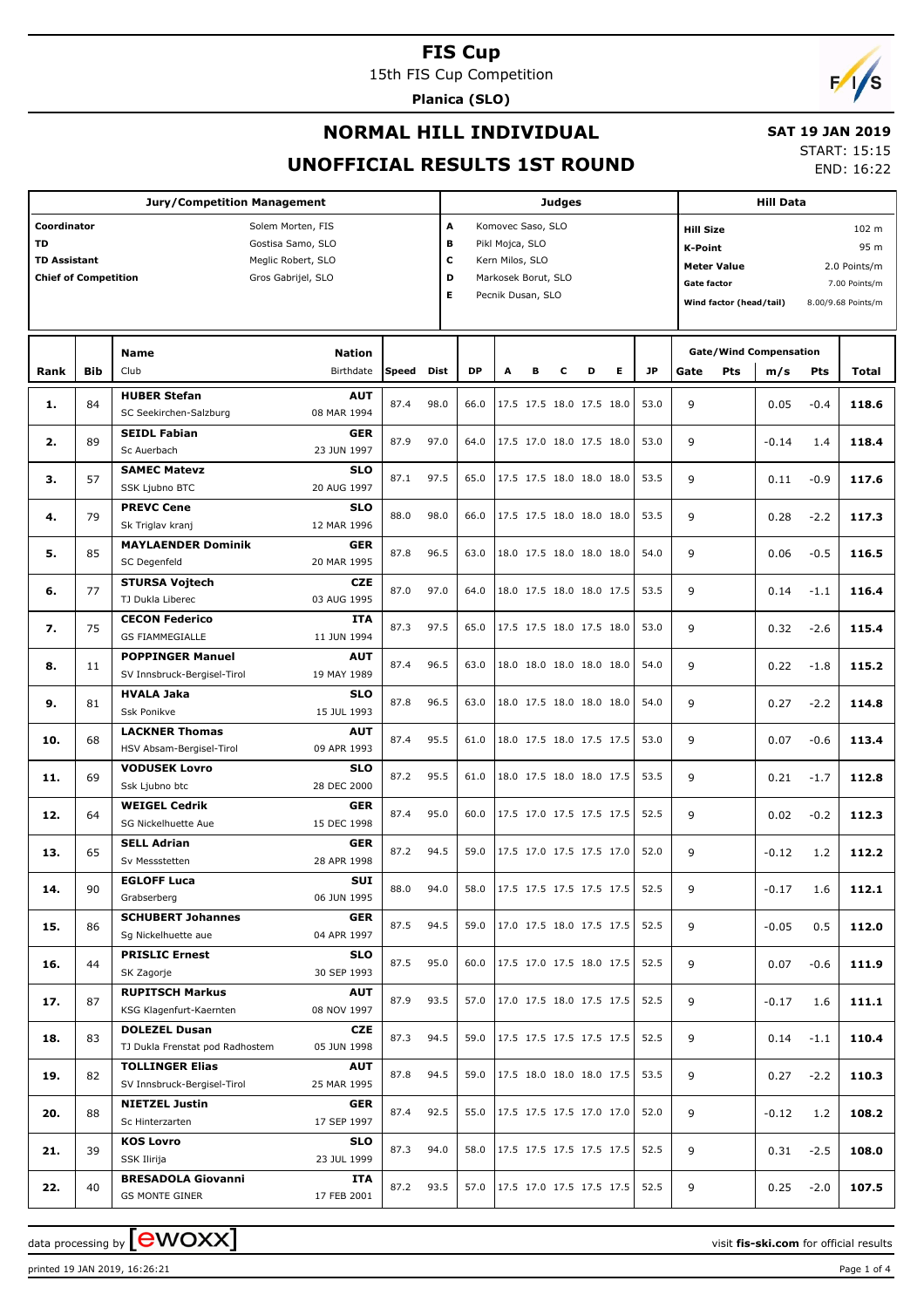15th FIS Cup Competition

**Planica (SLO)**

# $F/1/s$

### **NORMAL HILL INDIVIDUAL**

#### **SAT 19 JAN 2019** START: 15:15

#### **UNOFFICIAL RESULTS 1ST ROUND**

END: 16:22

|      |                | <b>Name</b>                                | <b>Nation</b>             |            |      |           |   |   |   |                          |      | <b>Gate/Wind Compensation</b> |         |            |       |
|------|----------------|--------------------------------------------|---------------------------|------------|------|-----------|---|---|---|--------------------------|------|-------------------------------|---------|------------|-------|
| Rank | <b>Bib</b>     | Club                                       | Birthdate                 | Speed Dist |      | <b>DP</b> | А | в | c | D<br>E.                  | JP.  | Pts<br>Gate                   | m/s     | <b>Pts</b> | Total |
|      |                | <b>CACINA Daniel Andrei</b>                | <b>ROU</b>                |            |      |           |   |   |   |                          |      |                               |         |            |       |
| 23.  | 41             | Cs Dinamo rasnov                           | 17 OCT 2001               | 87.7       | 94.5 | 59.0      |   |   |   | 17.0 16.0 17.0 17.5 16.5 | 50.5 | 9                             | 0.27    | $-2.2$     | 107.3 |
|      |                | <b>BRESADOLA Davide</b>                    | <b>ITA</b>                |            |      |           |   |   |   |                          |      |                               |         |            |       |
| 24.  | 26             | CS ESERCITO                                | 10 SEP 1988               | 87.2       | 93.5 | 57.0      |   |   |   | 17.5 17.0 17.5 17.0 17.5 | 52.0 | 9                             | 0.53    | $-4.2$     | 104.8 |
| 25.  | 72             | <b>REISENAUER Janni</b>                    | <b>AUT</b>                | 87.5       | 93.0 | 56.0      |   |   |   | 16.5 17.0 16.5 17.0 17.0 | 50.5 | 9                             | 0.23    | $-1.8$     | 104.7 |
|      |                | TSU St. Veit-Salzburg                      | 07 NOV 1997               |            |      |           |   |   |   |                          |      |                               |         |            |       |
| 26.  | 76             | <b>FUCHS Tim</b>                           | <b>GER</b>                | 87.6       | 92.0 | 54.0      |   |   |   | 17.5 17.5 17.5 17.5 17.5 | 52.5 | 9                             | 0.36    | $-2.9$     | 103.6 |
|      |                | SC Degenfeld                               | 03 AUG 1997               |            |      |           |   |   |   |                          |      |                               |         |            |       |
| 27.  | 59             | <b>GRILC Tjas</b><br>Ssd Stol zirovnica    | <b>SLO</b><br>03 SEP 2001 | 87.7       | 92.0 | 54.0      |   |   |   | 17.0 17.0 17.0 17.0 17.5 | 51.0 | 9                             | 0.23    | $-1.8$     | 103.2 |
|      |                | <b>VIDIC Matija</b>                        | <b>SLO</b>                |            |      |           |   |   |   |                          |      |                               |         |            |       |
| 28.  | $\overline{7}$ | SSK Ilirija                                | 30 AUG 2000               | 87.5       | 91.5 | 53.0      |   |   |   | 17.5 17.5 17.0 17.5 17.5 | 52.5 | 9                             | 0.32    | $-2.6$     | 102.9 |
|      |                | <b>GASIENICA Patrick</b>                   | <b>USA</b>                |            |      |           |   |   |   |                          |      |                               |         |            |       |
| 29.  | 70             | Norge Ski club                             | 28 NOV 1998               | 87.1       | 91.5 | 53.0      |   |   |   | 17.0 17.5 17.0 17.0 17.0 | 51.0 | 9                             | 0.17    | $-1.4$     | 102.6 |
|      |                | <b>ROBNIK Luka</b>                         | <b>SLO</b>                |            |      |           |   |   |   |                          |      |                               |         |            |       |
| 29.  | 45             | SSK Ljubno BTC                             | 25 OCT 2001               | 87.2       | 91.0 | 52.0      |   |   |   | 17.0 17.0 16.5 17.0 16.5 | 50.5 | 9                             | $-0.01$ | 0.1        | 102.6 |
| 31.  | 78             | <b>WINTER Paul</b>                         | <b>GER</b>                | 87.4       | 91.5 | 53.0      |   |   |   | 17.0 17.5 17.0 17.5 17.0 | 51.5 | 9                             | 0.33    | $-2.6$     | 101.9 |
|      |                | SC Willingen                               | 05 OCT 1997               |            |      |           |   |   |   |                          |      |                               |         |            |       |
| 32.  | 48             | <b>VETELAINEN Jonne</b>                    | <b>FIN</b>                | 87.2       | 91.0 | 52.0      |   |   |   | 17.0 16.5 17.0 17.0 17.0 | 51.0 | 9                             | 0.20    | $-1.6$     | 101.4 |
|      |                | Kuusamon Era-veikot                        | 12 JUL 2000               |            |      |           |   |   |   |                          |      |                               |         |            |       |
| 33.  | 60             | <b>SKUPIEN Damian</b><br>Ts Wisla zakopane | <b>POL</b><br>21 SEP 1999 | 86.8       | 91.5 | 53.0      |   |   |   | 17.0 17.0 16.5 16.5 16.5 | 50.0 | 9                             | 0.28    | $-2.2$     | 100.8 |
|      |                | <b>TAEHKAEVUORI Frans</b>                  | <b>FIN</b>                |            |      |           |   |   |   |                          |      |                               |         |            |       |
| 34.  | 17             | Lahden Hiihtoseura                         | 29 APR 1992               | 87.1       | 89.5 | 49.0      |   |   |   | 17.0 17.5 17.5 17.0 17.0 | 51.5 | 9                             | 0.10    | $-0.8$     | 99.7  |
|      |                | <b>KARLEN Gabriel</b>                      | SUI                       |            |      |           |   |   |   |                          |      |                               |         |            |       |
| 35.  | 61             | Gstaad                                     | 10 MAR 1994               | 86.5       | 90.0 | 50.0      |   |   |   | 16.0 16.5 16.5 16.5 16.5 | 49.5 | 9                             | 0.02    | $-0.2$     | 99.3  |
| 36.  | 37             | <b>RITZER Josef</b>                        | <b>AUT</b>                | 87.1       | 90.5 | 51.0      |   |   |   | 17.0 17.0 17.0 17.0 16.5 | 51.0 | 9                             | 0.39    | $-3.1$     | 98.9  |
|      |                | WSV Woergl                                 | 11 SEP 2000               |            |      |           |   |   |   |                          |      |                               |         |            |       |
| 37.  | 56             | <b>RESINGER Peter</b>                      | <b>AUT</b>                | 87.1       | 89.5 | 49.0      |   |   |   | 16.5 17.0 17.0 17.0 16.5 | 50.5 | 9                             | 0.12    | $-1.0$     | 98.5  |
|      |                | SV Schwarzach                              | 28 JUN 2000               |            |      |           |   |   |   |                          |      |                               |         |            |       |
| 38.  | 34             | <b>VANSKA Elias</b><br>Lieksa Ski club     | <b>FIN</b><br>20 JUL 1996 | 87.1       | 90.5 | 51.0      |   |   |   | 17.0 16.5 16.5 17.0 17.0 | 50.5 | 9                             | 0.39    | $-3.1$     | 98.4  |
|      |                | <b>SCHLUETTER Anton</b>                    | <b>GER</b>                |            |      |           |   |   |   |                          |      |                               |         |            |       |
| 39.  | 62             | SC Motor Zella-Mehlis                      | 20 OCT 1997               | 86.9       | 89.0 | 48.0      |   |   |   | 16.5 17.0 16.5 17.0 17.0 | 50.5 | 9                             | 0.02    | $-0.2$     | 98.3  |
|      |                | <b>HAFNAR Mark</b>                         | <b>SLO</b>                |            |      |           |   |   |   |                          |      |                               |         |            |       |
| 40.  | 50             | Sk Triglav kranj                           | 11 APR 2002               | 87.6       | 88.5 | 47.0      |   |   |   | 17.0 17.5 17.0 17.0 16.5 | 51.0 | 9                             | 0.03    | $-0.2$     | 97.8  |
| 41.  | 12             | <b>PAVLIC Blaz</b>                         | <b>SLO</b>                | 87.2       | 89.5 | 49.0      |   |   |   | 16.5 17.0 16.5 17.0 16.0 | 50.0 | 9                             | 0.17    | $-1.4$     | 97.6  |
|      |                | Ssk Mislinja                               | 26 FEB 1998               |            |      |           |   |   |   |                          |      |                               |         |            |       |
| 42.  | 20             | <b>KOGLER Patrick</b>                      | AUT                       | 87.3       | 89.5 | 49.0      |   |   |   | 17.5 16.5 16.0 17.0 16.5 | 50.0 | 9                             | 0.20    | $-1.6$     | 97.4  |
|      |                | Kitzbueheler Ski Club - KSC                | 19 APR 1997               |            |      |           |   |   |   |                          |      |                               |         |            |       |
| 43.  | 10             | <b>TOPORIS Nejc</b><br>Sk Triglav kranj    | <b>SLO</b><br>24 SEP 2000 | 87.0       | 88.5 | 47.0      |   |   |   | 17.0 17.5 16.5 17.0 17.0 | 51.0 | 9                             | 0.18    | $-1.4$     | 96.6  |
|      |                | SIMITCHIYSKI Krasimir                      | <b>BUL</b>                |            |      |           |   |   |   |                          |      |                               |         |            |       |
| 44.  | 15             | Sk Rilski ski skachach                     | 26 JUL 2000               | 86.8       | 89.5 | 49.0      |   |   |   | 15.5 16.0 15.5 16.0 15.0 | 47.0 | 9                             | 0.03    | $-0.2$     | 95.8  |
|      |                | <b>LIPOVSEK ROCNIK Miha</b>                | <b>SLO</b>                |            |      |           |   |   |   |                          |      |                               |         |            |       |
| 45.  | $\mathbf{1}$   | Sk Zagorje                                 | 14 AUG 2003               | 87.1       | 88.0 | 46.0      |   |   |   | 17.0 15.5 17.0 17.5 17.0 | 51.0 | 9                             | 0.18    | $-1.4$     | 95.6  |
|      |                | <b>KAVILO Henri</b>                        | FIN                       | 87.1       | 88.5 | 47.0      |   |   |   | 17.0 17.0 17.0 17.0 16.0 | 51.0 | 9                             |         |            |       |
| 46.  | 51             | Puijon Hiihtoseura                         | 05 JUL 1999               |            |      |           |   |   |   |                          |      |                               | 0.33    | $-2.6$     | 95.4  |
| 46.  | $\overline{2}$ | <b>ZAVRSNIK Gorazd</b>                     | <b>SLO</b>                | 87.1       | 88.0 | 46.0      |   |   |   | 17.0 17.5 16.5 17.0 16.5 | 50.5 | 9                             | 0.14    | $-1.1$     | 95.4  |
|      |                | Ssk Ljubno btc                             | 21 APR 2003               |            |      |           |   |   |   |                          |      |                               |         |            |       |
| 48.  | 63             | <b>GALIANI Mattia</b>                      | ITA                       | 87.2       | 88.0 | 46.0      |   |   |   | 17.0 17.0 17.0 17.0 17.0 | 51.0 | 9                             | 0.22    | $-1.8$     | 95.2  |
|      |                | GARDENA RAIFFEISEN                         | 05 MAY 2002               |            |      |           |   |   |   |                          |      |                               |         |            |       |

printed 19 JAN 2019, 16:26:21 Page 2 of 4

data processing by **CWOXX**  $\blacksquare$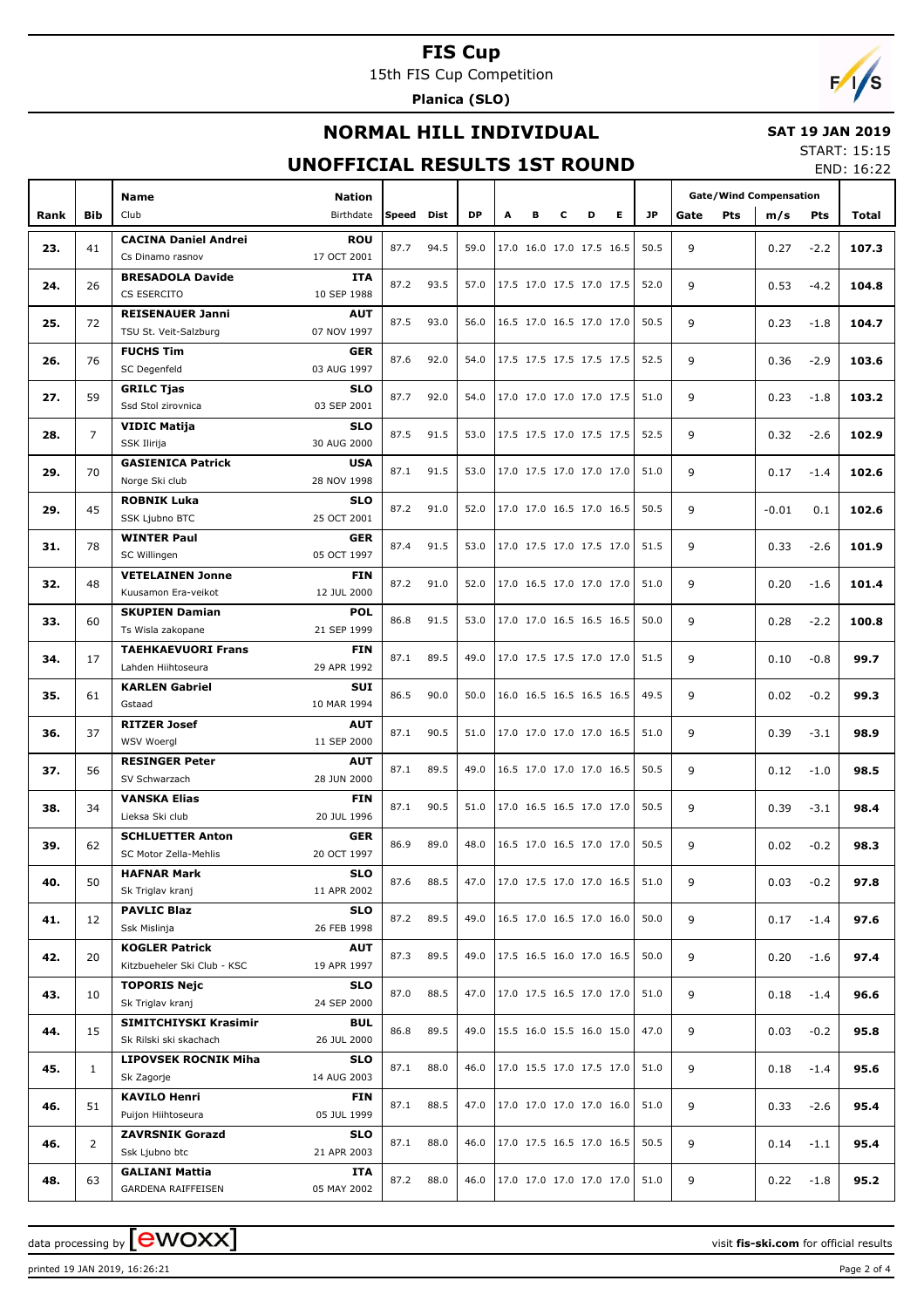15th FIS Cup Competition

**Planica (SLO)**

# $F/1/s$

### **NORMAL HILL INDIVIDUAL**

#### **SAT 19 JAN 2019** START: 15:15

### **UNOFFICIAL RESULTS 1ST ROUND**

END: 16:22

|      |            |                                   |               |       |      |           |   |   |   |                                 |   |      |      |     |      |                                                                                                                                                                                                                                                                                                                                                                                                                                                                                  | ----  |
|------|------------|-----------------------------------|---------------|-------|------|-----------|---|---|---|---------------------------------|---|------|------|-----|------|----------------------------------------------------------------------------------------------------------------------------------------------------------------------------------------------------------------------------------------------------------------------------------------------------------------------------------------------------------------------------------------------------------------------------------------------------------------------------------|-------|
|      |            | <b>Name</b>                       | <b>Nation</b> |       |      |           |   |   |   |                                 |   |      |      |     |      |                                                                                                                                                                                                                                                                                                                                                                                                                                                                                  |       |
|      |            |                                   |               |       |      |           |   |   |   |                                 |   |      |      |     |      |                                                                                                                                                                                                                                                                                                                                                                                                                                                                                  |       |
| Rank | <b>Bib</b> | Club                              | Birthdate     | Speed | Dist | <b>DP</b> | Α | в | c | D                               | Е | JP.  | Gate | Pts |      |                                                                                                                                                                                                                                                                                                                                                                                                                                                                                  | Total |
|      |            | <b>SCHARFFS Greyson</b>           | <b>USA</b>    |       |      |           |   |   |   |                                 |   |      |      |     |      |                                                                                                                                                                                                                                                                                                                                                                                                                                                                                  |       |
| 49.  | 71         | Park City Ski and Snowboard       | 21 DEC 2001   | 87.2  | 88.5 | 47.0      |   |   |   | 17.0 17.5 16.5 17.0 16.5        |   | 50.5 | 9    |     |      |                                                                                                                                                                                                                                                                                                                                                                                                                                                                                  | 94.5  |
|      |            |                                   |               |       |      |           |   |   |   |                                 |   |      |      |     |      | <b>Gate/Wind Compensation</b><br>m/s<br><b>Pts</b><br>0.37<br>$-3.0$<br>0.15<br>$-1.2$<br>$-0.15$<br>1.5<br>0.22<br>$-1.8$<br>0.47<br>$-3.8$<br>0.25<br>$-2.0$<br>$-0.04$<br>0.4<br>0.28<br>$-2.2$<br>0.09<br>$-0.7$<br>0.30<br>$-2.4$<br>0.47<br>$-3.8$<br>0.10<br>$-0.8$<br>0.37<br>$-3.0$<br>$-0.07$<br>0.7<br>0.23<br>$-1.8$<br>0.27<br>$-2.2$<br>0.47<br>$-3.8$<br>0.45<br>$-3.6$<br>0.26<br>$-2.1$<br>$-1.1$<br>0.14<br>0.26<br>$-2.1$<br>$-2.5$<br>0.31<br>$-1.0$<br>0.13 |       |
| 50.  | 21         | <b>PEKALA Wiktor</b>              | <b>POL</b>    | 87.3  | 88.5 | 47.0      |   |   |   | 16.0 16.0 16.5 16.5 15.5        |   | 48.5 | 9    |     |      |                                                                                                                                                                                                                                                                                                                                                                                                                                                                                  | 94.3  |
|      |            | Ssr Lzs sokol szczyrk             | 15 SEP 1999   |       |      |           |   |   |   |                                 |   |      |      |     |      |                                                                                                                                                                                                                                                                                                                                                                                                                                                                                  |       |
|      |            | <b>MOLNAR Florian</b>             | <b>HUN</b>    |       |      |           |   |   |   |                                 |   |      |      |     |      |                                                                                                                                                                                                                                                                                                                                                                                                                                                                                  |       |
| 51.  | 66         | Koszegi SE                        | 14 MAR 2002   | 87.7  | 86.5 | 43.0      |   |   |   | 15.5 16.0 16.5 16.5 16.0        |   | 48.5 | 9    |     |      |                                                                                                                                                                                                                                                                                                                                                                                                                                                                                  | 93.0  |
|      |            | <b>HOLIK Frantisek</b>            | <b>CZE</b>    |       |      |           |   |   |   |                                 |   |      |      |     |      |                                                                                                                                                                                                                                                                                                                                                                                                                                                                                  |       |
| 52.  | 42         |                                   |               | 87.1  | 87.0 | 44.0      |   |   |   | 17.0 17.5 16.5 17.0 16.0        |   | 50.5 | 9    |     |      |                                                                                                                                                                                                                                                                                                                                                                                                                                                                                  | 92.7  |
|      |            | Lomnice-Dukla                     | 23 OCT 1998   |       |      |           |   |   |   |                                 |   |      |      |     |      |                                                                                                                                                                                                                                                                                                                                                                                                                                                                                  |       |
| 52.  | 31         | <b>PACURAR Radu Mihai</b>         | <b>ROU</b>    | 87.4  | 88.5 | 47.0      |   |   |   | 17.0 16.5 16.5 16.5 16.5        |   | 49.5 | 9    |     |      |                                                                                                                                                                                                                                                                                                                                                                                                                                                                                  | 92.7  |
|      |            | Cs Dinamo rasnov                  | 06 SEP 2001   |       |      |           |   |   |   |                                 |   |      |      |     |      |                                                                                                                                                                                                                                                                                                                                                                                                                                                                                  |       |
|      |            | <b>REP Marcel</b>                 | <b>SLO</b>    |       |      |           |   |   |   |                                 |   |      |      |     |      |                                                                                                                                                                                                                                                                                                                                                                                                                                                                                  |       |
| 54.  | 3          | Ssd Stol zirovnica                | 12 SEP 2002   | 87.0  | 87.0 | 44.0      |   |   |   | 16.5 17.5 17.0 17.0 16.5        |   | 50.5 | 9    |     |      |                                                                                                                                                                                                                                                                                                                                                                                                                                                                                  | 92.5  |
|      |            |                                   |               |       |      |           |   |   |   |                                 |   |      |      |     |      |                                                                                                                                                                                                                                                                                                                                                                                                                                                                                  |       |
| 55.  | 46         | <b>CHO Sungwoo</b>                | <b>KOR</b>    | 87.4  | 86.5 | 43.0      |   |   |   | 16.5 16.5 16.0 16.5 16.0        |   | 49.0 | 9    |     |      |                                                                                                                                                                                                                                                                                                                                                                                                                                                                                  | 92.4  |
|      |            |                                   | 01 JAN 2000   |       |      |           |   |   |   |                                 |   |      |      |     |      |                                                                                                                                                                                                                                                                                                                                                                                                                                                                                  |       |
|      |            | <b>MORODER Daniel</b>             | <b>ITA</b>    | 87.2  | 87.5 | 45.0      |   |   |   | 17.0 16.5 16.5 16.5 16.5        |   | 49.5 | 9    |     |      |                                                                                                                                                                                                                                                                                                                                                                                                                                                                                  |       |
| 56.  | 22         | <b>GARDENA RAIFFEISEN</b>         | 22 JAN 2002   |       |      |           |   |   |   |                                 |   |      |      |     |      |                                                                                                                                                                                                                                                                                                                                                                                                                                                                                  | 92.3  |
|      |            | <b>MAYLAENDER Axel</b>            | <b>GER</b>    |       |      |           |   |   |   |                                 |   |      |      |     |      |                                                                                                                                                                                                                                                                                                                                                                                                                                                                                  |       |
| 57.  | 47         | Sc Degenfeld                      | 02 AUG 1998   | 87.7  | 87.0 | 44.0      |   |   |   | 16.5 16.5 16.0 16.0 16.0        |   | 48.5 | 9    |     |      |                                                                                                                                                                                                                                                                                                                                                                                                                                                                                  | 91.8  |
|      |            |                                   |               |       |      |           |   |   |   |                                 |   |      |      |     |      |                                                                                                                                                                                                                                                                                                                                                                                                                                                                                  |       |
| 58.  | 43         | <b>VASKUL Andrii</b>              | <b>UKR</b>    | 87.2  | 87.5 | 45.0      |   |   |   | 16.5 16.0 16.5 16.5 16.0        |   | 49.0 | 9    |     |      |                                                                                                                                                                                                                                                                                                                                                                                                                                                                                  | 91.6  |
|      |            | Vorokhta Ski school               | 01 APR 1999   |       |      |           |   |   |   |                                 |   |      |      |     |      |                                                                                                                                                                                                                                                                                                                                                                                                                                                                                  |       |
|      |            | <b>KRZAK Jaroslaw</b>             | <b>POL</b>    |       |      |           |   |   |   |                                 |   |      |      |     |      |                                                                                                                                                                                                                                                                                                                                                                                                                                                                                  |       |
| 59.  | 27         | PKS Olimpijczyk                   | 01 AUG 2000   | 86.7  | 87.5 | 45.0      |   |   |   | 17.0 17.0 16.5 16.5 16.5        |   | 50.0 | 9    |     |      |                                                                                                                                                                                                                                                                                                                                                                                                                                                                                  | 91.2  |
|      |            | <b>YANG Guang</b>                 | <b>CHN</b>    |       |      |           |   |   |   |                                 |   |      |      |     |      |                                                                                                                                                                                                                                                                                                                                                                                                                                                                                  |       |
| 60.  | 73         |                                   |               | 86.9  | 86.0 | 42.0      |   |   |   | 16.0 16.5 16.5 16.5 16.0        |   | 49.0 | 9    |     |      |                                                                                                                                                                                                                                                                                                                                                                                                                                                                                  | 90.2  |
|      |            |                                   | 11 MAY 1984   |       |      |           |   |   |   |                                 |   |      |      |     |      |                                                                                                                                                                                                                                                                                                                                                                                                                                                                                  |       |
| 61.  | 28         | SI Jeongheon                      | <b>KOR</b>    | 86.7  | 87.0 | 44.0      |   |   |   | 16.5 17.0 16.5 16.0 16.0        |   | 49.0 | 9    |     |      |                                                                                                                                                                                                                                                                                                                                                                                                                                                                                  | 90.0  |
|      |            |                                   | 19 MAY 1994   |       |      |           |   |   |   |                                 |   |      |      |     |      |                                                                                                                                                                                                                                                                                                                                                                                                                                                                                  |       |
|      |            | <b>KALINICHENKO Vitaliy</b>       | <b>UKR</b>    |       |      |           |   |   |   |                                 |   |      |      |     |      |                                                                                                                                                                                                                                                                                                                                                                                                                                                                                  |       |
| 62.  | 49         | Vorokhta Ski School               | 09 AUG 1993   | 87.2  | 85.0 | 40.0      |   |   |   | 15.5 16.5 15.5 15.0 15.0        |   | 46.0 | 9    |     |      |                                                                                                                                                                                                                                                                                                                                                                                                                                                                                  | 86.7  |
|      |            |                                   |               |       |      |           |   |   |   |                                 |   |      |      |     |      |                                                                                                                                                                                                                                                                                                                                                                                                                                                                                  |       |
| 63.  | 55         | LI Chao                           | <b>CHN</b>    | 87.4  | 85.0 | 40.0      |   |   |   | 16.0 16.0 16.5 16.0 16.0        |   | 48.0 | 9    |     |      |                                                                                                                                                                                                                                                                                                                                                                                                                                                                                  | 86.2  |
|      |            | Jilin Inst. of Physical Education | 07 SEP 1988   |       |      |           |   |   |   |                                 |   |      |      |     |      |                                                                                                                                                                                                                                                                                                                                                                                                                                                                                  |       |
|      |            | <b>HLADNIK Matic</b>              | <b>SLO</b>    |       |      |           |   |   |   | 16.5 17.5 16.5 16.5 16.5        |   |      |      |     |      |                                                                                                                                                                                                                                                                                                                                                                                                                                                                                  |       |
| 64.  | 4          | ND Ratece Planica                 | 18 OCT 2002   | 87.2  | 84.0 | 38.0      |   |   |   |                                 |   | 49.5 | 9    |     |      |                                                                                                                                                                                                                                                                                                                                                                                                                                                                                  | 85.3  |
|      |            | <b>JEGLIC Timotej</b>             | <b>SLO</b>    |       |      |           |   |   |   |                                 |   |      |      |     |      |                                                                                                                                                                                                                                                                                                                                                                                                                                                                                  |       |
| 65.  | 8          | Ssk Ilirija                       | 21 MAR 2002   | 86.7  | 85.0 | 40.0      |   |   |   | 16.0 17.0 16.5 16.0 16.5        |   | 49.0 | 9    |     |      |                                                                                                                                                                                                                                                                                                                                                                                                                                                                                  | 85.2  |
|      |            |                                   |               |       |      |           |   |   |   |                                 |   |      |      |     |      |                                                                                                                                                                                                                                                                                                                                                                                                                                                                                  |       |
| 66.  | 32         | <b>CAMENZIND Noah</b>             | SUI           | 87.5  | 85.0 | 40.0      |   |   |   | 16.0 16.5 16.5 16.0 16.0        |   | 48.5 | 9    |     |      |                                                                                                                                                                                                                                                                                                                                                                                                                                                                                  | 84.9  |
|      |            | Einsiedeln                        | 06 AUG 2002   |       |      |           |   |   |   |                                 |   |      |      |     |      |                                                                                                                                                                                                                                                                                                                                                                                                                                                                                  |       |
|      |            | <b>SPULBER Mihnea Alexandru</b>   | <b>ROU</b>    |       |      |           |   |   |   |                                 |   |      |      |     |      |                                                                                                                                                                                                                                                                                                                                                                                                                                                                                  |       |
| 67.  | 35         | Acs Sacele                        | 11 DEC 2000   | 87.4  | 83.5 | 37.0      |   |   |   | 16.0 16.0 16.5 16.0 16.0        |   | 48.0 | 9    |     |      |                                                                                                                                                                                                                                                                                                                                                                                                                                                                                  | 82.9  |
|      |            | <b>SLUKA Mikulas</b>              | <b>CZE</b>    |       |      |           |   |   |   |                                 |   |      |      |     |      |                                                                                                                                                                                                                                                                                                                                                                                                                                                                                  |       |
| 67.  | 19         |                                   |               | 87.1  | 83.0 | 36.0      |   |   |   | 16.0 16.5 15.0 16.0 16.0        |   | 48.0 | 9    |     |      |                                                                                                                                                                                                                                                                                                                                                                                                                                                                                  | 82.9  |
|      |            | TJ Dukla Liberec                  | 22 FEB 2001   |       |      |           |   |   |   |                                 |   |      |      |     |      |                                                                                                                                                                                                                                                                                                                                                                                                                                                                                  |       |
| 69.  | 13         | <b>LASOTA Damian</b>              | CZE           | 87.1  | 83.0 | 36.0      |   |   |   | 16.0 16.5 16.0 16.0 18.0        |   | 48.5 | 9    |     |      |                                                                                                                                                                                                                                                                                                                                                                                                                                                                                  | 82.4  |
|      |            | TJ Trinec                         | 11 MAY 1997   |       |      |           |   |   |   |                                 |   |      |      |     |      |                                                                                                                                                                                                                                                                                                                                                                                                                                                                                  |       |
|      |            | <b>STOSEL Kacper</b>              | <b>POL</b>    |       |      |           |   |   |   |                                 |   |      |      |     |      |                                                                                                                                                                                                                                                                                                                                                                                                                                                                                  |       |
| 70.  | 54         | Azs Zakopane                      | 07 JAN 2001   | 87.1  | 83.5 | 37.0      |   |   |   | 16.0 16.0 15.5 16.0 15.5        |   | 47.5 | 9    |     |      |                                                                                                                                                                                                                                                                                                                                                                                                                                                                                  | 82.0  |
|      |            |                                   |               |       |      |           |   |   |   |                                 |   |      |      |     |      |                                                                                                                                                                                                                                                                                                                                                                                                                                                                                  |       |
| 71.  | 9          | <b>VODUSEK Karlo</b>              | <b>SLO</b>    | 86.7  | 82.0 | 34.0      |   |   |   | 16.0 16.5 16.0 16.5 16.0        |   | 48.5 | 9    |     |      |                                                                                                                                                                                                                                                                                                                                                                                                                                                                                  | 81.5  |
|      |            | Ssk Ljubno btc                    | 25 SEP 2002   |       |      |           |   |   |   |                                 |   |      |      |     |      |                                                                                                                                                                                                                                                                                                                                                                                                                                                                                  |       |
| 72.  | 53         | <b>HU Jingtao</b>                 | <b>CHN</b>    | 87.6  | 82.5 | 35.0      |   |   |   | 15.5 16.5 15.5 15.5 15.0        |   | 46.5 | 9    |     |      |                                                                                                                                                                                                                                                                                                                                                                                                                                                                                  | 80.3  |
|      |            |                                   | 02 NOV 2001   |       |      |           |   |   |   |                                 |   |      |      |     | 0.15 | $-1.2$                                                                                                                                                                                                                                                                                                                                                                                                                                                                           |       |
|      |            | <b>NIEDERBERGER Lean</b>          | SUI           |       |      |           |   |   |   |                                 |   |      |      |     |      |                                                                                                                                                                                                                                                                                                                                                                                                                                                                                  |       |
| 73.  | 23         | Bannalp-Wolfenschiessen           | 08 JAN 2003   | 87.1  | 82.0 | 34.0      |   |   |   | 16.0 16.5 16.0 16.0 15.5        |   | 48.0 | 9    |     | 0.26 | $-2.1$                                                                                                                                                                                                                                                                                                                                                                                                                                                                           | 79.9  |
|      |            |                                   |               |       |      |           |   |   |   |                                 |   |      |      |     |      |                                                                                                                                                                                                                                                                                                                                                                                                                                                                                  |       |
| 74.  | 24         | <b>DEVYATKIN Nikita</b>           | KAZ           | 86.5  | 81.5 |           |   |   |   | 33.0   15.5 17.0 15.5 16.0 15.5 |   | 47.0 | 9    |     | 0.24 | $-1.9$                                                                                                                                                                                                                                                                                                                                                                                                                                                                           | 78.1  |
|      |            |                                   | 03 APR 1999   |       |      |           |   |   |   |                                 |   |      |      |     |      |                                                                                                                                                                                                                                                                                                                                                                                                                                                                                  |       |

printed 19 JAN 2019, 16:26:21 Page 3 of 4

data processing by **CWOXX** and  $\overline{C}$  and  $\overline{C}$  and  $\overline{C}$  and  $\overline{C}$  and  $\overline{C}$  and  $\overline{C}$  and  $\overline{C}$  and  $\overline{C}$  and  $\overline{C}$  and  $\overline{C}$  and  $\overline{C}$  and  $\overline{C}$  and  $\overline{C}$  and  $\overline{C}$  and  $\overline{C}$